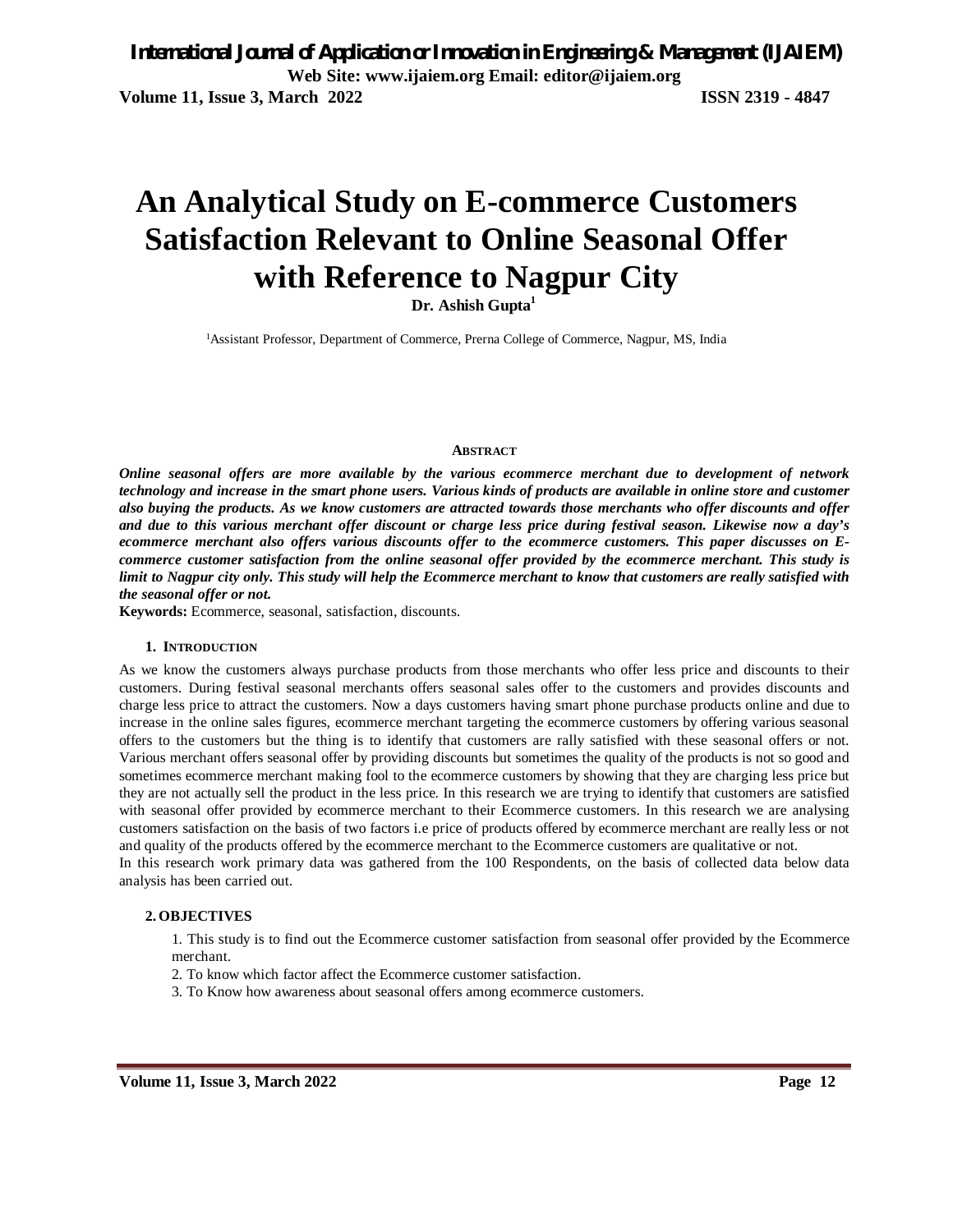# *International Journal of Application or Innovation in Engineering & Management (IJAIEM)* **Web Site: www.ijaiem.org Email: editor@ijaiem.org**

**Volume 11, Issue 3, March 2022 ISSN 2319 - 4847**

### **3. RELATEDWORK**

Earlier studies DR.RAJ KUMAR highlights that online shopping is gaining popularity among people of young generation. Higher income groups and educated people are purchasing more via e-retailing websites. People have hesitations in doing online shopping due to security concerns. At the same time people are resistant to change because of technological complexity in making online purchase. Companies involved in online retailing should focus on building trustworthy relationship between producers and customers [1].V T Shailashri, Dr.P.S.Aithal, Dr. Surekha Shenoy concluded that in his research that marketers will need to take holistic approach in preparing marketing campaigns for their products to be promoted during a festival sale on the different ecommerce sites. Flipkart and Amazon are their best bets in deriving profits. No separate marketing strategy is required to target men and women separately as the proportions of the gender shopping during festival sale are the same? The strategy of tying up with Banks and offering discounts on the cards works quite well as seen from the analysis. The promotion efforts can be maintained be distributed evenly over all the days of a festival as it does not make any difference if the efforts are concentrated on the first day or the last day since from our analysis we see that the day and expenditure are not related. Festival sales campaigns and products can be targeted more on Women as they are very impulsive in their buying behavior and do not wait for a festival sale. There is still scope in this study to be further revised in terms of the questionnaire and to increase the sample count and come up with a more detailed study in the future [2].

#### **4. SCOPE OF THE STUDY**

This is study to find out the satisfaction of ecommerce customer who purchase the product online and mainly from online seasonal sales. This study is limit to Nagpur city only.

#### **5. DATA ANALYSIS**

#### **A. Do you know about seasonal offers which are offered by the E-Merchant like amazon, Flipkart etc?**

Below Chart [A] showing that 85% of the Ecommerce customers are aware about the seasonal offer and 15% customers are not aware about these seasonal offers provided by the E-merchant.



#### **B. Are you satisfied with the seasonal offer offered by the E-commerce merchant?**

Below Chart [B] showing that 50% of the total respondent are satisfied with the seasonal offer provided by the Ecommerce Merchant. And nearly 40% of the customers are responds neutral and only 10% customer responds that they are not satisfied with the online seasonal offer.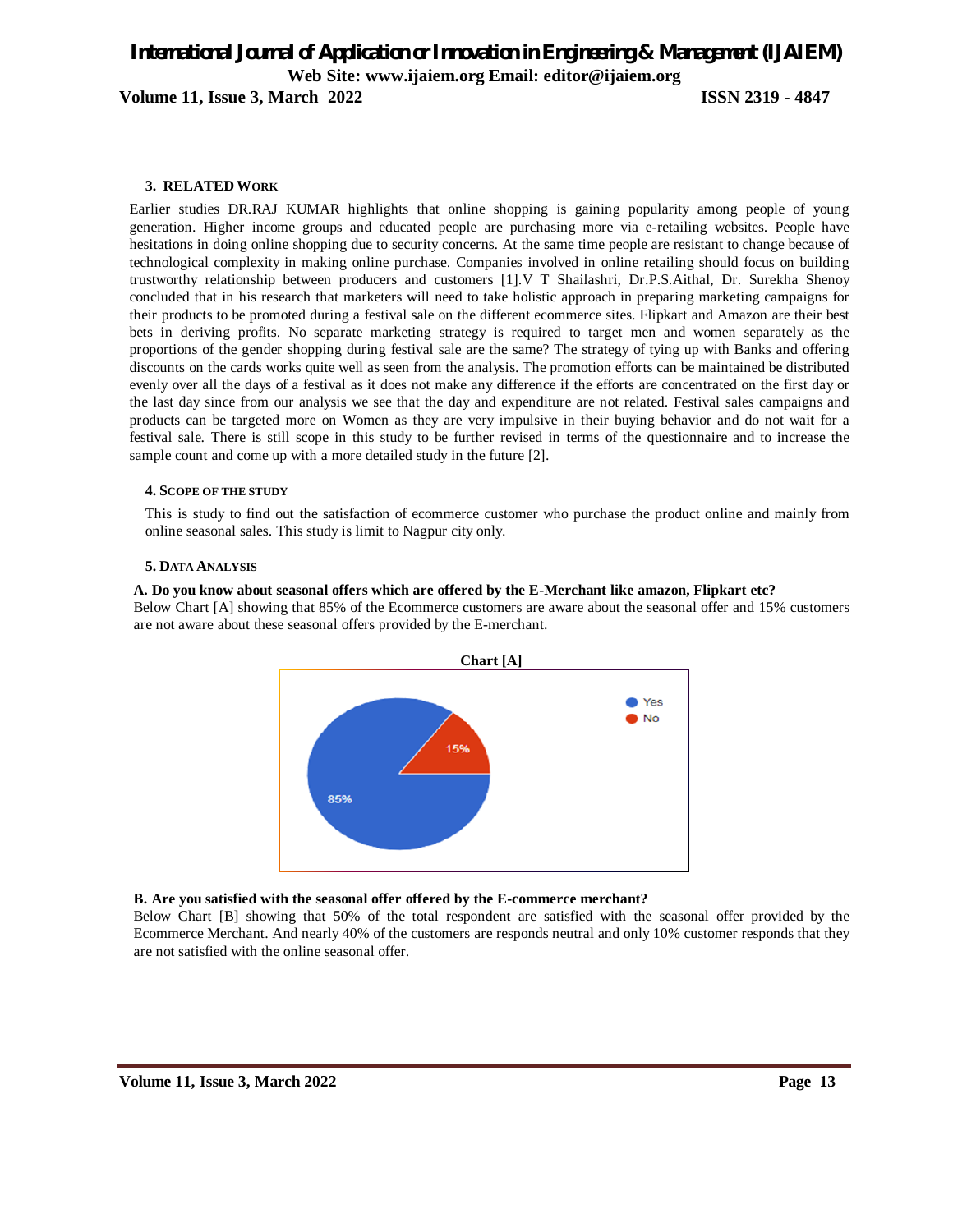# *International Journal of Application or Innovation in Engineering & Management (IJAIEM)* **Web Site: www.ijaiem.org Email: editor@ijaiem.org**

**Volume 11, Issue 3, March 2022 ISSN 2319 - 4847**



#### **C. Do you think that prices of the product are less during seasonal offer in E-commerce market as compared to traditional market?**

Below Chart [C] showing that 84% respondents think those prices which are offer during online seasonal offer are less as compared to traditional market and 16% respondents think that prices during the online seasonal offers are not less as compared to traditional market.



# **D. Quality of the product which is sold out during the online seasonal offer is better.**

Below Chart [D] showing that 51% percent of the total respondents are agree that the quality of the products which are offered in online seasonal sales are better whereas 7% percent respondents strongly feel that the quality are better, Around 28% respondents are not sure about the quality of the products which are offered in online seasonal sales. 10% respondents feel that the products are not in better condition.

**Chart [D]**